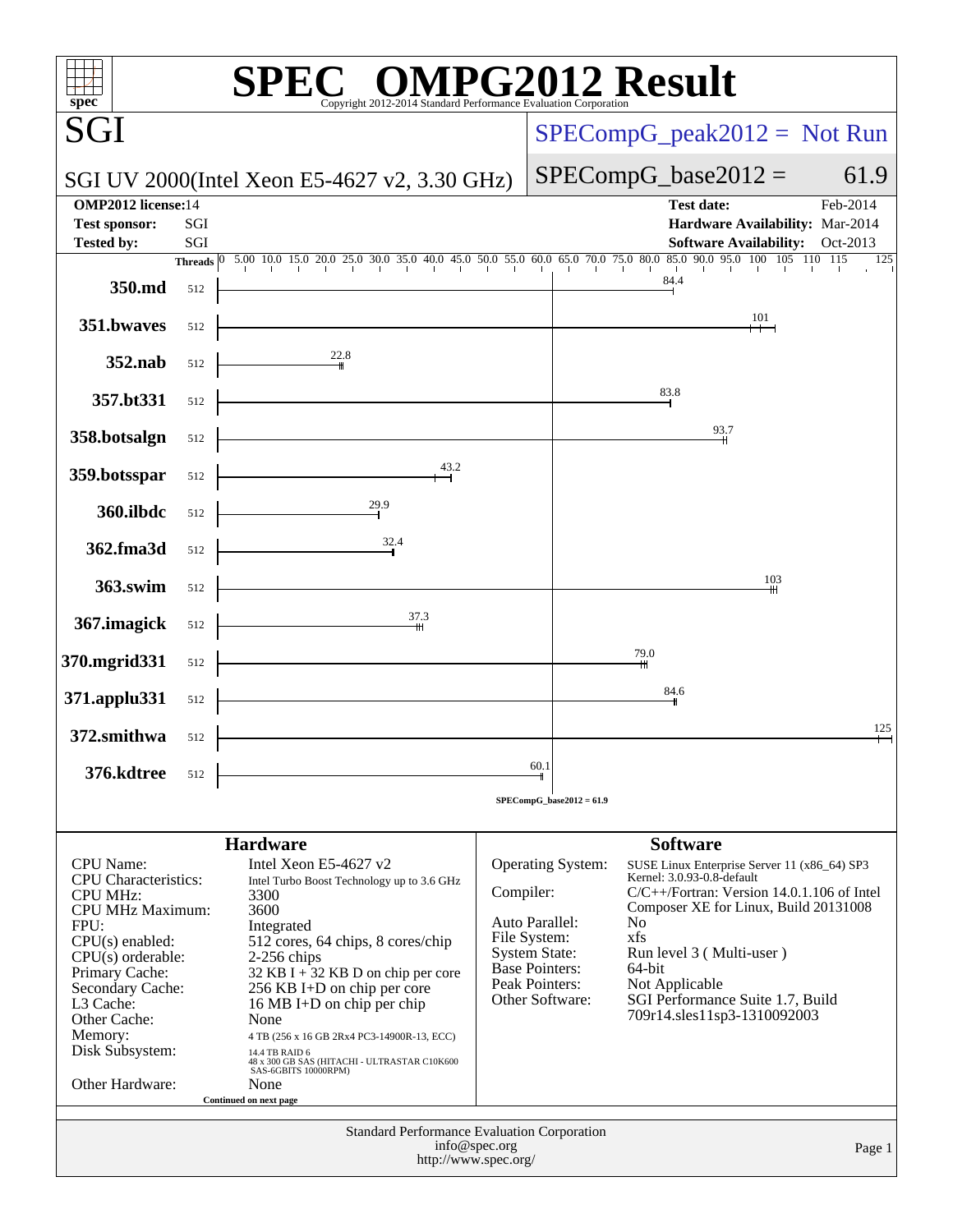# **[SPEC OMPG2012 Result](http://www.spec.org/auto/omp2012/Docs/result-fields.html#SPECOMPG2012Result)**

 $SPECompG_peak2012 = Not Run$  $SPECompG_peak2012 = Not Run$ 

[SPECompG\\_base2012 =](http://www.spec.org/auto/omp2012/Docs/result-fields.html#SPECompGbase2012)  $61.9$ 

SGI UV 2000(Intel Xeon E5-4627 v2, 3.30 GHz)

[Base Threads Run:](http://www.spec.org/auto/omp2012/Docs/result-fields.html#BaseThreadsRun) 512

[Minimum Peak Threads:](http://www.spec.org/auto/omp2012/Docs/result-fields.html#MinimumPeakThreads) --[Maximum Peak Threads:](http://www.spec.org/auto/omp2012/Docs/result-fields.html#MaximumPeakThreads) --

| $101 \text{ C}$ $\ell$ 2000 (Thin AVOII L) $102 \ell$ $\ell$ , $2.50 \text{ OHz}$ |                                        |          |
|-----------------------------------------------------------------------------------|----------------------------------------|----------|
| <b>OMP2012 license:14</b>                                                         | Test date:                             | Feb-2014 |
| <b>Test sponsor:</b><br>SGI                                                       | <b>Hardware Availability: Mar-2014</b> |          |

**[Tested by:](http://www.spec.org/auto/omp2012/Docs/result-fields.html#Testedby)** SGI SOL SERVICE SERVICE SERVICE SERVICE SERVICE SERVICE SERVICE SERVICE SERVICE SERVICE SERVICE SERVICE SERVICE SERVICE SERVICE SERVICE SERVICE SERVICE SERVICE SERVICE SERVICE SERVICE SERVICE SERVICE SERVICE S

### **[Results Table](http://www.spec.org/auto/omp2012/Docs/result-fields.html#ResultsTable)**

|                                                                                                          |     | <b>Base</b>     |       |                |       |                |       |  |                        | <b>Peak</b>  |                |              |                |              |  |  |
|----------------------------------------------------------------------------------------------------------|-----|-----------------|-------|----------------|-------|----------------|-------|--|------------------------|--------------|----------------|--------------|----------------|--------------|--|--|
| <b>Benchmark</b>                                                                                         |     | Threads Seconds | Ratio | <b>Seconds</b> | Ratio | <b>Seconds</b> | Ratio |  | <b>Threads Seconds</b> | <b>Ratio</b> | <b>Seconds</b> | <b>Ratio</b> | <b>Seconds</b> | <b>Ratio</b> |  |  |
| 350.md                                                                                                   | 512 | 54.9            | 84.4  | 54.9           | 84.3  | 54.9           | 84.4  |  |                        |              |                |              |                |              |  |  |
| 351.bwaves                                                                                               | 512 | 43.9            | 103   | 46.0           | 98.6  | 45.1           | 101   |  |                        |              |                |              |                |              |  |  |
| $352$ .nab                                                                                               | 512 | 170             | 22.8  | 168            | 23.2  | 172            | 22.6  |  |                        |              |                |              |                |              |  |  |
| 357.bt331                                                                                                | 512 | 56.5            | 83.9  | 56.6           | 83.7  | 56.6           | 83.8  |  |                        |              |                |              |                |              |  |  |
| 358.botsalgn                                                                                             | 512 | 46.2            | 94.2  | 46.5           | 93.6  | 46.4           | 93.7  |  |                        |              |                |              |                |              |  |  |
| 359.botsspar                                                                                             | 512 | 121             | 43.3  | 122            | 43.2  | 131            | 40.2  |  |                        |              |                |              |                |              |  |  |
| $360$ .ilbdc                                                                                             | 512 | 119             | 29.9  | 120            | 29.7  | 119            | 29.9  |  |                        |              |                |              |                |              |  |  |
| 362.fma3d                                                                                                | 512 | 118             | 32.2  | 117            | 32.6  | 117            | 32.4  |  |                        |              |                |              |                |              |  |  |
| $363$ .swim                                                                                              | 512 | 43.8            | 103   | 44.2           | 102   | 44.1           | 103   |  |                        |              |                |              |                |              |  |  |
| 367.imagick                                                                                              | 512 | 191             | 36.8  | 189            | 37.3  | 185            | 38.0  |  |                        |              |                |              |                |              |  |  |
| 370.mgrid331                                                                                             | 512 | 55.6            | 79.5  | 56.4           | 78.4  | 55.9           | 79.0  |  |                        |              |                |              |                |              |  |  |
| 371.applu331                                                                                             | 512 | 71.4            | 84.9  | 71.7           | 84.5  | 71.7           | 84.6  |  |                        |              |                |              |                |              |  |  |
| 372.smithwa                                                                                              | 512 | 43.0            | 125   | 42.9           | 125   | 43.8           | 122   |  |                        |              |                |              |                |              |  |  |
| 376.kdtree                                                                                               | 512 | 75.1            | 59.9  | 74.8           | 60.1  | 74.8           | 60.2  |  |                        |              |                |              |                |              |  |  |
| Results appear in the order in which they were run. Bold underlined text indicates a median measurement. |     |                 |       |                |       |                |       |  |                        |              |                |              |                |              |  |  |

### **[Submit Notes](http://www.spec.org/auto/omp2012/Docs/result-fields.html#SubmitNotes)**

The config file option 'submit' was used. For all benchmarks threads were bound to cores using the following submit command: dplace -x2 \$command This binds threads in order of creation, beginning with the master thread on logical cpu 0, the first slave thread on logical cpu 1, and so on. The -x2 flag instructs dplace to skip placement of the lightweight OpenMP monitor thread, which is created prior to the slave threads.

## **[Operating System Notes](http://www.spec.org/auto/omp2012/Docs/result-fields.html#OperatingSystemNotes)**

Transparent Hugepage : Transparent Hugepage is disabled by echo never > /sys/kernel/mm/transparent\_hugepage/enabled

Software Environment: export KMP\_AFFINITY=disabled export KMP\_STACKSIZE=200M

Continued on next page

Standard Performance Evaluation Corporation [info@spec.org](mailto:info@spec.org) <http://www.spec.org/>

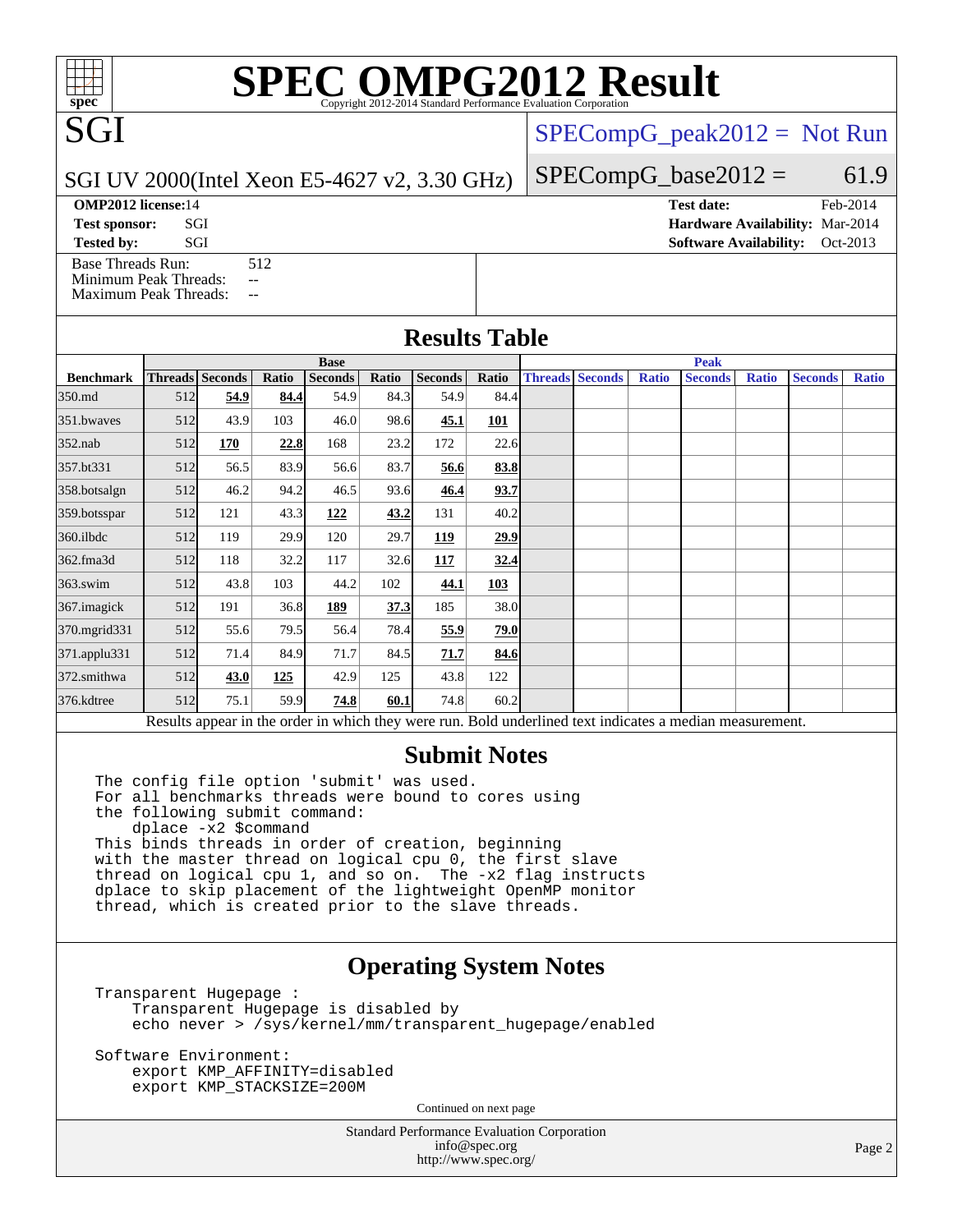

SGI

# **[SPEC OMPG2012 Result](http://www.spec.org/auto/omp2012/Docs/result-fields.html#SPECOMPG2012Result)**

 $SPECompG_peak2012 = Not Run$  $SPECompG_peak2012 = Not Run$ 

SGI UV 2000(Intel Xeon E5-4627 v2, 3.30 GHz)

 $SPECompG_base2012 = 61.9$  $SPECompG_base2012 = 61.9$ 

**[OMP2012 license:](http://www.spec.org/auto/omp2012/Docs/result-fields.html#OMP2012license)**14 **[Test date:](http://www.spec.org/auto/omp2012/Docs/result-fields.html#Testdate)** Feb-2014 **[Test sponsor:](http://www.spec.org/auto/omp2012/Docs/result-fields.html#Testsponsor)** SGI **[Hardware Availability:](http://www.spec.org/auto/omp2012/Docs/result-fields.html#HardwareAvailability)** Mar-2014 **[Tested by:](http://www.spec.org/auto/omp2012/Docs/result-fields.html#Testedby)** SGI SOL SGI SERVICE SERVICE SERVICE SERVICE SERVICE SERVICE SERVICE SERVICE SERVICE SERVICE SERVICE SERVICE SERVICE SERVICE SERVICE SERVICE SERVICE SERVICE SERVICE SERVICE SERVICE SERVICE SERVICE SERVICE SERVI

## **[Operating System Notes \(Continued\)](http://www.spec.org/auto/omp2012/Docs/result-fields.html#OperatingSystemNotes)**

 export KMP\_SCHEDULE=static,balanced export OMP\_DYNAMIC=FALSE limit -s unlimited

 physical 13: cores 0 1 2 3 4 5 6 7 physical 14: cores 0 1 2 3 4 5 6 7 physical 15: cores 0 1 2 3 4 5 6 7 physical  $16:$  cores  $0 \ 1 \ 2 \ 3 \ 4 \ 5$  physical 17: cores 0 1 2 3 4 5 6 7 physical 18: cores 0 1 2 3 4 5 6 7 physical 19: cores 0 1 2 3 4 5 6 7 physical 20: cores 0 1 2 3 4 5 6 7 physical 21: cores 0 1 2 3 4 5 6 7 physical 22: cores 0 1 2 3 4 5 6 7 physical 23: cores 0 1 2 3 4 5 6 7 physical 24: cores 0 1 2 3 4 5 6 7<br>physical 25: cores 0 1 2 3 4 5 6 7 physical 25: cores 0 1 2 3 4 5 6 7 physical 26: cores 0 1 2 3 4 5 6 7

### **[Platform Notes](http://www.spec.org/auto/omp2012/Docs/result-fields.html#PlatformNotes)**

 Sysinfo program /store/hfeng/omp2012/1.0/Docs/sysinfo \$Rev: 395 \$ \$Date:: 2012-07-25 #\$ 8f8c0fe9e19c658963a1e67685e50647 running on cy022-sys Tue Feb 25 12:20:43 2014 This section contains SUT (System Under Test) info as seen by some common utilities. To remove or add to this section, see: <http://www.spec.org/omp2012/Docs/config.html#sysinfo> From /proc/cpuinfo model name:  $Intel(R)$  Xeon $(R)$  CPU E5-4627 v2 @ 3.30GHz 64 "physical id"s (chips) 512 "processors" cores, siblings (Caution: counting these is hw and system dependent. The following excerpts from /proc/cpuinfo might not be reliable. Use with caution.) cpu cores : 8 siblings : 8 physical 0: cores 0 1 2 3 4 5 6 7 physical 1: cores 0 1 2 3 4 5 6 7 physical 2: cores 0 1 2 3 4 5 6 7 physical 3: cores 0 1 2 3 4 5 6 7 physical 4: cores 0 1 2 3 4 5 6 7 physical 5: cores 0 1 2 3 4 5 6 7 physical 6: cores 0 1 2 3 4 5 6 7<br>physical 7: cores 0 1 2 3 4 5 6 7 physical 7: cores 0 1 2 3 4 5 6 7 physical 8: cores 0 1 2 3 4 5 6 7 physical 9: cores 0 1 2 3 4 5 6 7 physical 10: cores 0 1 2 3 4 5 6 7 physical 11: cores 0 1 2 3 4 5 6 7 physical 12: cores 0 1 2 3 4 5 6 7

Continued on next page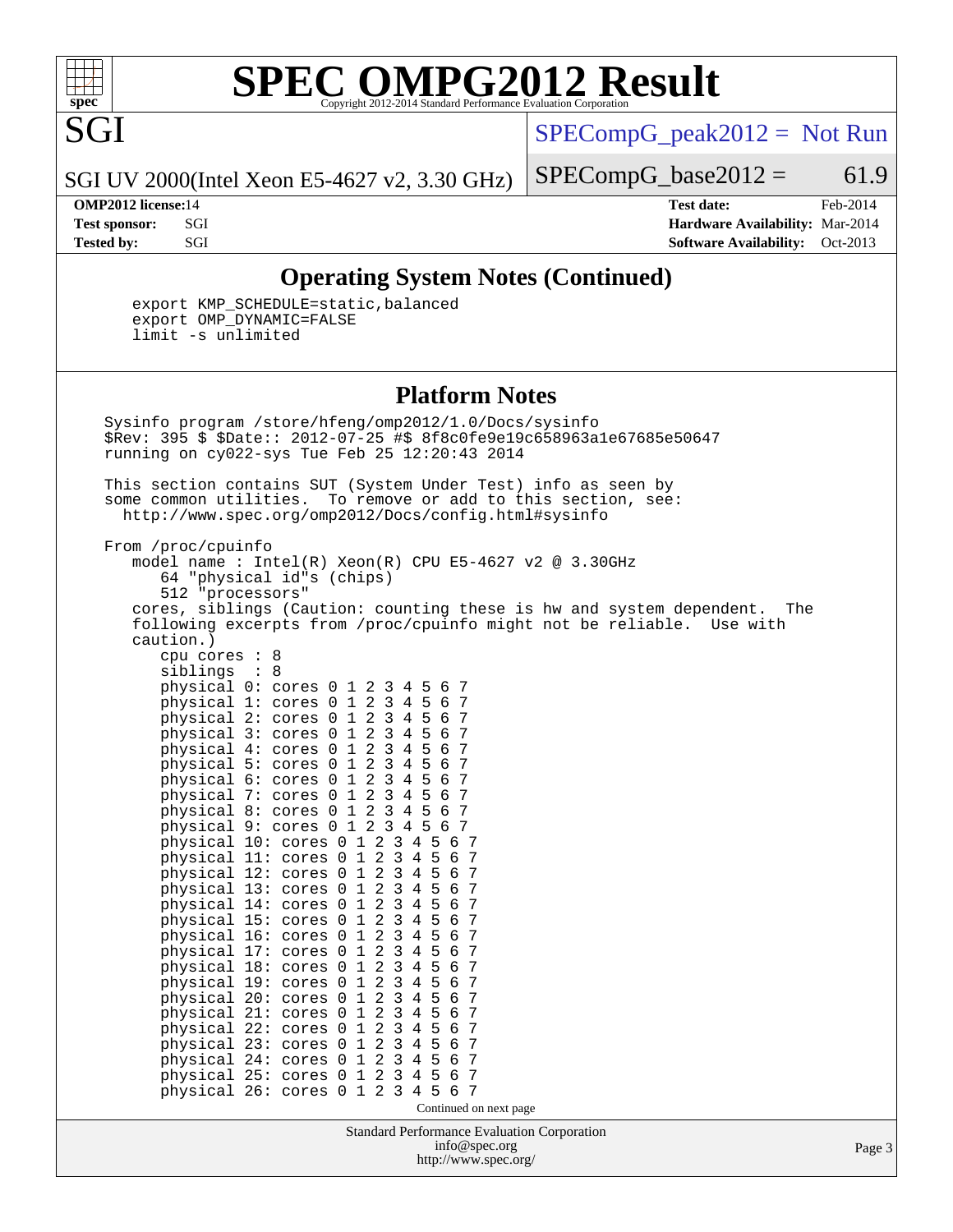

# **[SPEC OMPG2012 Result](http://www.spec.org/auto/omp2012/Docs/result-fields.html#SPECOMPG2012Result)**

[SPECompG\\_peak2012 =](http://www.spec.org/auto/omp2012/Docs/result-fields.html#SPECompGpeak2012) Not Run

SGI UV 2000(Intel Xeon E5-4627 v2, 3.30 GHz)

 $SPECompG_base2012 = 61.9$  $SPECompG_base2012 = 61.9$ 

**[OMP2012 license:](http://www.spec.org/auto/omp2012/Docs/result-fields.html#OMP2012license)**14 **[Test date:](http://www.spec.org/auto/omp2012/Docs/result-fields.html#Testdate)** Feb-2014 **[Test sponsor:](http://www.spec.org/auto/omp2012/Docs/result-fields.html#Testsponsor)** SGI **[Hardware Availability:](http://www.spec.org/auto/omp2012/Docs/result-fields.html#HardwareAvailability)** Mar-2014 **[Tested by:](http://www.spec.org/auto/omp2012/Docs/result-fields.html#Testedby)** SGI SOL SERVICE SERVICE SERVICE SERVICE SERVICE SERVICE SERVICE SERVICE SERVICE SERVICE SERVICE SERVICE SERVICE SERVICE SERVICE SERVICE SERVICE SERVICE SERVICE SERVICE SERVICE SERVICE SERVICE SERVICE SERVICE S

## **[Platform Notes \(Continued\)](http://www.spec.org/auto/omp2012/Docs/result-fields.html#PlatformNotes)**

| physical 27:<br>2<br>3<br>5<br>7<br>4<br>6<br>cores 0<br>1<br>2<br>$\mathbf{3}$<br>4 5<br>7<br>physical 28: cores 0<br>$\mathbf{1}$<br>6<br>$\sqrt{2}$<br>physical 29: cores 0 1<br>3 4 5<br>7<br>6<br>$\overline{c}$<br>4 5<br>physical 30:<br>$\overline{3}$<br>6<br>7<br>cores 0 1<br>$\mathbf{3}$<br>$\overline{a}$<br>4 5<br>physical 31: cores 0 1<br>6<br>7<br>$\overline{2}$<br>physical 32:<br>3<br>- 5<br>7<br>cores 0 1<br>4<br>6<br>$\overline{a}$<br>5<br>physical 33:<br>3<br>6<br>7<br>1<br>4<br>cores 0<br>$\overline{a}$<br>$\mathsf 3$<br>5<br>7<br>physical 34:<br>1<br>4<br>6<br>cores 0<br>$\overline{c}$<br>$\mathbf{3}$<br>5<br>physical 35:<br>$\mathbf 1$<br>7<br>4<br>6<br>cores 0<br>$\overline{c}$<br>5<br>physical 36:<br>3<br>4<br>6<br>7<br>1<br>cores 0<br>$\overline{a}$<br>$\mathsf 3$<br>5<br>7<br>physical 37: cores 0<br>$\mathbf 1$<br>4<br>6<br>$\overline{2}$<br>$\mathbf{3}$<br>5<br>physical 38:<br>$\mathbf 1$<br>7<br>4<br>6<br>cores 0<br>$\overline{c}$<br>$\mathbf{3}$<br>5<br>physical 39:<br>4<br>6<br>7<br>1<br>cores 0<br>$\overline{a}$<br>$\mathbf{3}$<br>5<br>$\epsilon$<br>7<br>physical 40:<br>1<br>4<br>cores 0<br>$\sqrt{2}$<br>$\overline{3}$<br>5<br>$\mathbf 1$<br>7<br>physical 41:<br>4<br>6<br>cores 0<br>$\overline{c}$<br>$\mathsf 3$<br>5<br>physical 42:<br>4<br>6<br>7<br>1<br>cores 0<br>$\overline{a}$<br>$\mathsf 3$<br>5<br>7<br>physical 43: cores 0<br>$\mathbf 1$<br>4<br>6<br>$\overline{2}$<br>$\mathbf{3}$<br>5<br>$\mathbf 1$<br>7<br>physical 44:<br>4<br>6<br>cores 0<br>$\overline{c}$<br>$\mathbf{3}$<br>5<br>physical 45:<br>4<br>6<br>7<br>1<br>cores 0<br>$\overline{a}$<br>$\mathbf{3}$<br>5<br>6<br>7<br>physical 46:<br>1<br>4<br>cores 0<br>$\overline{2}$<br>$\mathbf{3}$<br>5<br>$\mathbf 1$<br>7<br>physical 47:<br>4<br>6<br>cores 0<br>$\overline{c}$<br>$\mathsf 3$<br>5<br>physical 48:<br>4<br>6<br>7<br>1<br>cores 0<br>$\overline{a}$<br>$\mathsf 3$<br>5<br>7<br>physical 49: cores 0<br>$\mathbf 1$<br>4<br>6<br>$\overline{2}$<br>$\mathbf{3}$<br>5<br>physical 50:<br>$\mathbf 1$<br>7<br>4<br>6<br>cores 0<br>$\overline{a}$<br>$\mathbf{3}$<br>5<br>physical 51:<br>4<br>6<br>7<br>1<br>cores 0<br>$\overline{a}$<br>$\mathbf{3}$<br>physical 52: cores 0<br>5<br>6<br>7<br>1<br>4<br>$\overline{2}$<br>$\mathbf{3}$<br>physical 53:<br>$\mathbf 1$<br>5<br>7<br>4<br>6<br>cores 0<br>$\overline{c}$<br>$\mathsf 3$<br>5<br>physical 54: cores 0<br>4<br>6<br>7<br>1<br>$\overline{a}$<br>$\mathsf 3$<br>5<br>7<br>physical 55: cores 0<br>$\mathbf 1$<br>4<br>6<br>$\overline{2}$<br>$\mathbf{3}$<br>physical 56:<br>$\mathbf 1$<br>5<br>7<br>4<br>6<br>cores 0<br>$\overline{a}$<br>$\mathbf{3}$<br>5<br>physical 57: cores 0<br>6<br>7<br>1<br>4<br>$\overline{a}$<br>$\mathsf 3$<br>5<br>7<br>physical 58: cores 0<br>1<br>4<br>6<br>$\overline{2}$<br>$\mathbf{3}$<br>physical 59:<br>$\mathbf 1$<br>5<br>7<br>4<br>6<br>cores 0<br>$\overline{c}$<br>physical 60:<br>3<br>5<br>6<br>7<br>1<br>4<br>cores 0<br>$\overline{a}$<br>$\mathbf{3}$<br>5<br>physical 61: cores 0 1<br>4<br>6<br>7<br>$\overline{2}$<br>3<br>7<br>physical 62:<br>$\mathbf 1$<br>5<br>4<br>6<br>cores 0<br>$\overline{2}$<br>3<br>5<br>physical 63: cores 0<br>1<br>4<br>6<br>7<br>cache size : 16384 KB |  |  |  |  |  |  |  |  |  |
|---------------------------------------------------------------------------------------------------------------------------------------------------------------------------------------------------------------------------------------------------------------------------------------------------------------------------------------------------------------------------------------------------------------------------------------------------------------------------------------------------------------------------------------------------------------------------------------------------------------------------------------------------------------------------------------------------------------------------------------------------------------------------------------------------------------------------------------------------------------------------------------------------------------------------------------------------------------------------------------------------------------------------------------------------------------------------------------------------------------------------------------------------------------------------------------------------------------------------------------------------------------------------------------------------------------------------------------------------------------------------------------------------------------------------------------------------------------------------------------------------------------------------------------------------------------------------------------------------------------------------------------------------------------------------------------------------------------------------------------------------------------------------------------------------------------------------------------------------------------------------------------------------------------------------------------------------------------------------------------------------------------------------------------------------------------------------------------------------------------------------------------------------------------------------------------------------------------------------------------------------------------------------------------------------------------------------------------------------------------------------------------------------------------------------------------------------------------------------------------------------------------------------------------------------------------------------------------------------------------------------------------------------------------------------------------------------------------------------------------------------------------------------------------------------------------------------------------------------------------------------------------------------------------------------------------------------------------------------------------------------------------------------------------------------------------------------------------------------------------------------------------------------------------------------------------------------------------------------------------------------------------------------------------------------|--|--|--|--|--|--|--|--|--|
| From /proc/meminfo<br>4102437676 kB<br>MemTotal:<br>HugePages_Total:<br>0<br>2048 kB<br>Hugepagesize:                                                                                                                                                                                                                                                                                                                                                                                                                                                                                                                                                                                                                                                                                                                                                                                                                                                                                                                                                                                                                                                                                                                                                                                                                                                                                                                                                                                                                                                                                                                                                                                                                                                                                                                                                                                                                                                                                                                                                                                                                                                                                                                                                                                                                                                                                                                                                                                                                                                                                                                                                                                                                                                                                                                                                                                                                                                                                                                                                                                                                                                                                                                                                                                             |  |  |  |  |  |  |  |  |  |
| /usr/bin/lsb_release -d<br>SUSE Linux Enterprise Server 11 (x86_64)                                                                                                                                                                                                                                                                                                                                                                                                                                                                                                                                                                                                                                                                                                                                                                                                                                                                                                                                                                                                                                                                                                                                                                                                                                                                                                                                                                                                                                                                                                                                                                                                                                                                                                                                                                                                                                                                                                                                                                                                                                                                                                                                                                                                                                                                                                                                                                                                                                                                                                                                                                                                                                                                                                                                                                                                                                                                                                                                                                                                                                                                                                                                                                                                                               |  |  |  |  |  |  |  |  |  |
| From /etc/*release* /etc/*version*<br>SuSE-release:<br>SUSE Linux Enterprise Server 11 (x86_64)<br>$VERSION = 11$<br>PATCHLEVEL = 3                                                                                                                                                                                                                                                                                                                                                                                                                                                                                                                                                                                                                                                                                                                                                                                                                                                                                                                                                                                                                                                                                                                                                                                                                                                                                                                                                                                                                                                                                                                                                                                                                                                                                                                                                                                                                                                                                                                                                                                                                                                                                                                                                                                                                                                                                                                                                                                                                                                                                                                                                                                                                                                                                                                                                                                                                                                                                                                                                                                                                                                                                                                                                               |  |  |  |  |  |  |  |  |  |
| Continued on next page<br>Standard Darformange Evaluation Compration                                                                                                                                                                                                                                                                                                                                                                                                                                                                                                                                                                                                                                                                                                                                                                                                                                                                                                                                                                                                                                                                                                                                                                                                                                                                                                                                                                                                                                                                                                                                                                                                                                                                                                                                                                                                                                                                                                                                                                                                                                                                                                                                                                                                                                                                                                                                                                                                                                                                                                                                                                                                                                                                                                                                                                                                                                                                                                                                                                                                                                                                                                                                                                                                                              |  |  |  |  |  |  |  |  |  |

Standard Performance Evaluation Corporation [info@spec.org](mailto:info@spec.org) <http://www.spec.org/>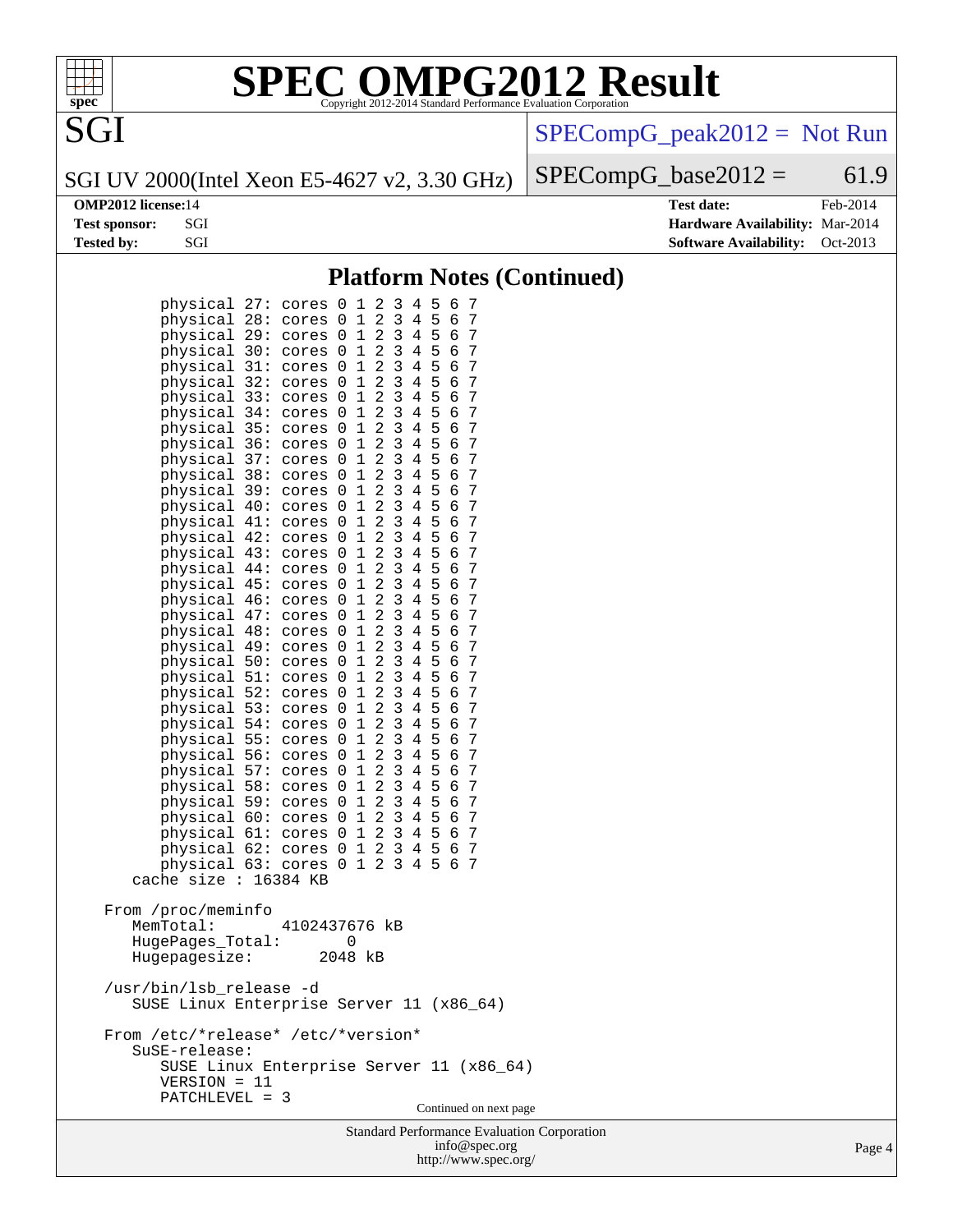

# **[SPEC OMPG2012 Result](http://www.spec.org/auto/omp2012/Docs/result-fields.html#SPECOMPG2012Result)**

[SPECompG\\_peak2012 =](http://www.spec.org/auto/omp2012/Docs/result-fields.html#SPECompGpeak2012) Not Run

 $SPECompG_base2012 = 61.9$  $SPECompG_base2012 = 61.9$ 

SGI UV 2000(Intel Xeon E5-4627 v2, 3.30 GHz)

**[Tested by:](http://www.spec.org/auto/omp2012/Docs/result-fields.html#Testedby)** SGI SOL SGI SERVICE SERVICE SERVICE SERVICE SERVICE SERVICE SERVICE SERVICE SERVICE SERVICE SERVICE SERVICE SERVICE SERVICE SERVICE SERVICE SERVICE SERVICE SERVICE SERVICE SERVICE SERVICE SERVICE SERVICE SERVI

**[OMP2012 license:](http://www.spec.org/auto/omp2012/Docs/result-fields.html#OMP2012license)**14 **[Test date:](http://www.spec.org/auto/omp2012/Docs/result-fields.html#Testdate)** Feb-2014 **[Test sponsor:](http://www.spec.org/auto/omp2012/Docs/result-fields.html#Testsponsor)** SGI **[Hardware Availability:](http://www.spec.org/auto/omp2012/Docs/result-fields.html#HardwareAvailability)** Mar-2014

### **[Platform Notes \(Continued\)](http://www.spec.org/auto/omp2012/Docs/result-fields.html#PlatformNotes)**

 sgi-accelerate-release: SGI Accelerate 1.7, Build 709r14.sles11sp3-1310092003 sgi-foundation-release: SGI Foundation Software 2.9, Build 709r14.sles11sp3-1310092003 sgi-mpi-release: SGI MPI 1.7, Build 709r14.sles11sp3-1310092003 sgi-propack-release: SGI ProPack 708 for Linux, Build 708r16.sles11sp2-1304162204 sgi-release: SGI Performance Suite 1.7, Build 709r14.sles11sp3-1310092003 sgi-upc-release: SGI UPC 1.7, Build 709r14.sles11sp3-1310092003 sgi-xvm-release: SGI XVM 7.1, Build 709b52.sles11sp3-1312202101 uname -a:

 Linux cy022-sys 3.0.93-0.8-default #1 SMP Tue Aug 27 08:44:18 UTC 2013 (70ed288) x86\_64 x86\_64 x86\_64 GNU/Linux

run-level 3 Feb 22 01:34 last=S

 SPEC is set to: /store/hfeng/omp2012/1.0 Filesystem Type Size Used Avail Use% Mounted on /dev/lxvm/cy022-store xfs

Cannot run dmidecode; consider saying 'chmod +s /usr/sbin/dmidecode'

(End of data from sysinfo program)

## **[Base Compiler Invocation](http://www.spec.org/auto/omp2012/Docs/result-fields.html#BaseCompilerInvocation)**

[C benchmarks](http://www.spec.org/auto/omp2012/Docs/result-fields.html#Cbenchmarks):  $i$ cc

[C++ benchmarks:](http://www.spec.org/auto/omp2012/Docs/result-fields.html#CXXbenchmarks) [icpc](http://www.spec.org/omp2012/results/res2014q1/omp2012-20140226-00045.flags.html#user_CXXbase_intel_icpc_2d899f8d163502b12eb4a60069f80c1c)

[Fortran benchmarks](http://www.spec.org/auto/omp2012/Docs/result-fields.html#Fortranbenchmarks): [ifort](http://www.spec.org/omp2012/results/res2014q1/omp2012-20140226-00045.flags.html#user_FCbase_intel_ifort_8a5e5e06b19a251bdeaf8fdab5d62f20)

## **[Base Portability Flags](http://www.spec.org/auto/omp2012/Docs/result-fields.html#BasePortabilityFlags)**

 350.md: [-free](http://www.spec.org/omp2012/results/res2014q1/omp2012-20140226-00045.flags.html#user_baseFPORTABILITY350_md_free) 367.imagick: [-std=c99](http://www.spec.org/omp2012/results/res2014q1/omp2012-20140226-00045.flags.html#user_baseCPORTABILITY367_imagick_std_2ec6533b6e06f1c4a6c9b78d9e9cde24)

## **[Base Optimization Flags](http://www.spec.org/auto/omp2012/Docs/result-fields.html#BaseOptimizationFlags)**

[C benchmarks](http://www.spec.org/auto/omp2012/Docs/result-fields.html#Cbenchmarks):

[-O3](http://www.spec.org/omp2012/results/res2014q1/omp2012-20140226-00045.flags.html#user_CCbase_f-O3) [-xAVX](http://www.spec.org/omp2012/results/res2014q1/omp2012-20140226-00045.flags.html#user_CCbase_f-xAVX) [-ipo1](http://www.spec.org/omp2012/results/res2014q1/omp2012-20140226-00045.flags.html#user_CCbase_f-ipo_116921c2575d566c213f1dd5e08493d2) [-openmp](http://www.spec.org/omp2012/results/res2014q1/omp2012-20140226-00045.flags.html#user_CCbase_f-openmp) [-ansi-alias](http://www.spec.org/omp2012/results/res2014q1/omp2012-20140226-00045.flags.html#user_CCbase_f-ansi-alias) [-mcmodel=medium](http://www.spec.org/omp2012/results/res2014q1/omp2012-20140226-00045.flags.html#user_CCbase_f-mcmodel_3a41622424bdd074c4f0f2d2f224c7e5) [-shared-intel](http://www.spec.org/omp2012/results/res2014q1/omp2012-20140226-00045.flags.html#user_CCbase_f-shared-intel)

Continued on next page

Standard Performance Evaluation Corporation [info@spec.org](mailto:info@spec.org) <http://www.spec.org/>

Page 5